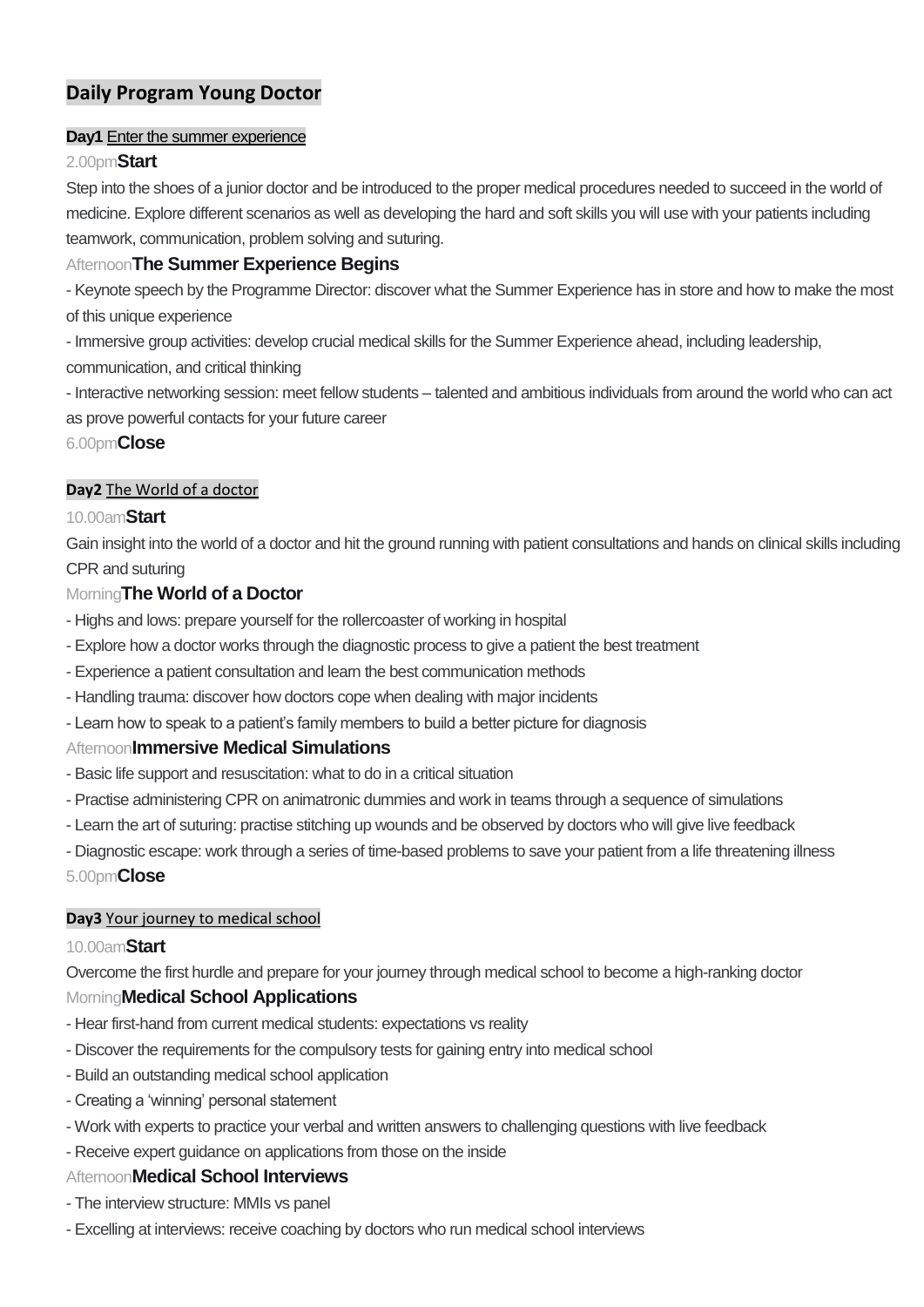- Become the interviewer: observe and provide feedback on a mock interview
- Undertake your own interview with a medical professional
- Receive live personalised feedback and tips

5.00pm**Close**

#### **Day4** – Meet your patients

#### 10.00am**Start**

Today you will put your communication skills to the test and interact with real patients to identify their ideas, concerns and expectations to conduct the perfect patient consultation

## Morning**The GP**

- Visit the Royal College of General Practitioners and step into the shoes of a GP to examine real patients
- Take medical histories and review pathology reports to build a clear picture of the patient's health
- Practise your patient communication skills during routine check-ups
- Experience the dynamic between GP and hospital medicine
- Receive immediate, live feedback from high ranking doctors

#### Afternoon**Specialist Consultations**

- Delve into cases of patients afflicted by life-altering conditions and practise working through the correct diagnostic process, take their medical history, and to discover how best to treat them

- Ask the right questions and make informed decisions to refer your patient to a specialist
- Work as a team to decide how best to support your patient on their road to recovery
- Visit a simulated mental health ward and run through a mental health interaction with a patient

#### 5.00pm**Close**

#### **Day 5** The Surgery life stream and medical ethics

#### 10.00am**Start**

Gain insight into the world of a doctor and hit the ground running with patient consultations and hands on clinical skills including CPR and suturing

## Morning**The World of a Doctor**

- Highs and lows: prepare yourself for the rollercoaster of working in hospital
- Explore how a doctor works through the diagnostic process to give a patient the best treatment
- Experience a patient consultation and learn the best communication methods
- Handling trauma: discover how doctors cope when dealing with major incidents
- Learn how to speak to a patient's family members to build a better picture for diagnosis

## Afternoon**Immersive Medical Simulations**

- Basic life support and resuscitation: what to do in a critical situation
- Practise administering CPR on animatronic dummies and work in teams through a sequence of simulations
- Learn the art of suturing: practise stitching up wounds and be observed by doctors who will give live feedback
- Diagnostic escape: work through a series of time-based problems to save your patient from a life threatening illness 5.00pm**Close**

## **Day 6** Enter the Hospital 1

## 10.00am**Start**

Put your medical knowledge into practice over the next five days as you enter a top London teaching hospital to perform your own clinical procedures. Discover the increasing use of technology in medical practice, explore how as a doctor you can play a part in the research and development of new medicines and take a closer look at the opportunities out there beyond medical school and the future innovation in technology and biomedical science.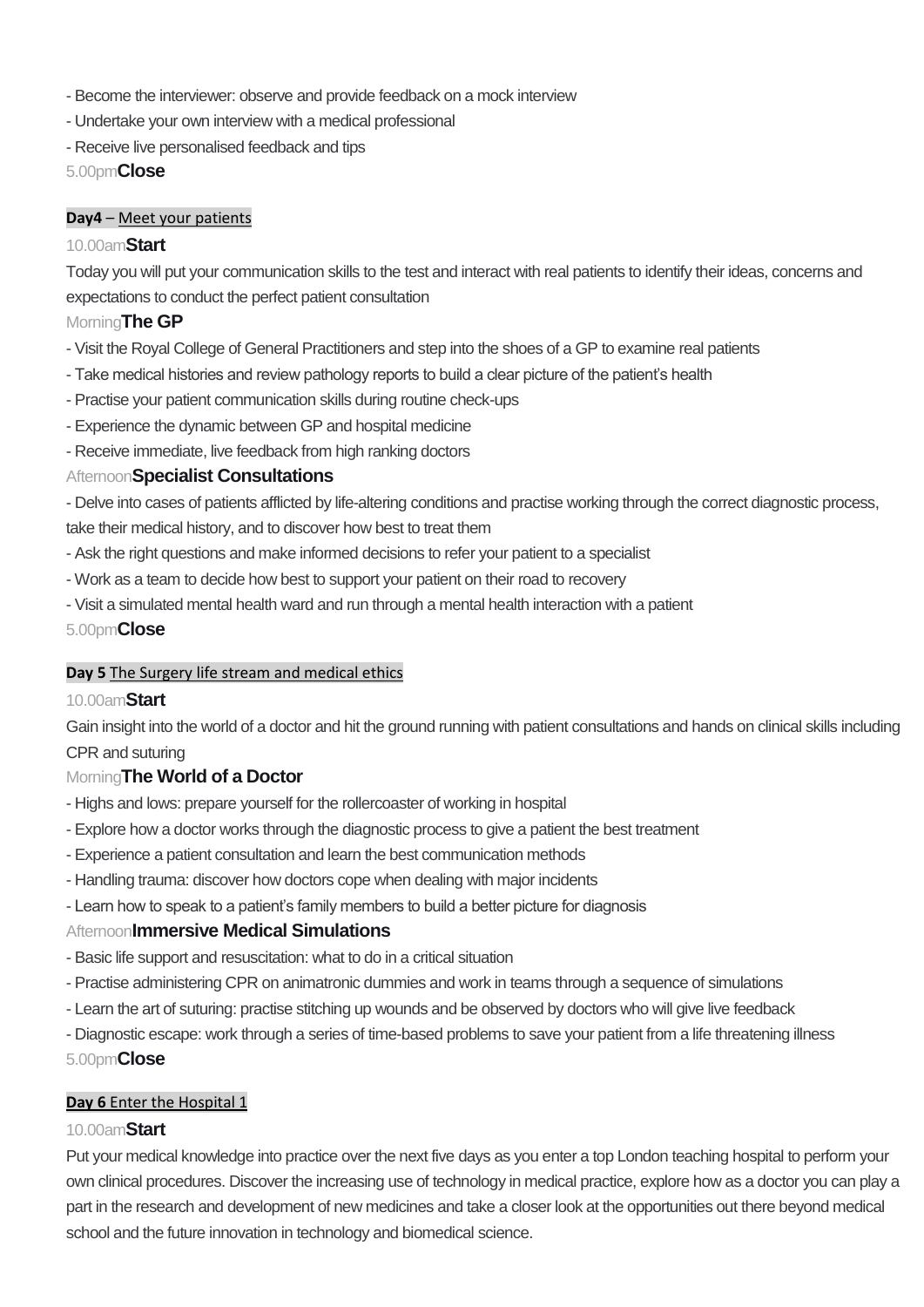Step into the hospital and develop the clinical skills needed to perform ward rounds and monitor patients in need of emergency care.

# Morning**The Ward Round**

- Care for patients with different medical and surgical problems on a simulated ward round
- Experience what doctors do on a daily ward round and interact with multiple healthcare professionals
- Review patients' needs and deal with unexpected problems
- Discuss test results with patients

# Afternoon**Emergency Scenarios**

- Handle simulated medical emergencies in theatre under the supervision of a senior surgeon
- Participate in an advanced interactive experience with reactive patient simulator
- Examine, treat, and review an unwell patient to see they are improving
- React to changes in your patient and new information in the simulation
- Work with peers and take turns leading your team

5.00pm**Close**

# **Day 7** Enter the Hospital 2

# 10.00am**Start**

Continue your hospital experience and react under timed-conditions to perform quick treatments and make informed medical decisions

# Morning**The Emergency Room**

- Be immersed in a hospital department and use the latest VR headset technology
- Make quick decisions, lead a team of medical professionals, and save a life!
- Advanced clinical skills including blood taking and defibrillation
- During each scenario, you will be coached by a real doctor and receive live feedback from your peers

# Afternoon**Case Conundrums & Blood Taking**

- Make diagnoses by reviewing patients' data, including: X-rays, blood tests, consultation notes and medical history
- Use medical ethics to make decisions on the treatment of your patient
- Prep, clean and take blood from a prosthetic arm

5.00pm**Close**

# **Day 8** Enter the Lab

# 10.00am**Start**

Gain a fresh understanding of how medicines are developed for patient use and get a hands-on experience in a high-tech laboratory

# Morning**Research and Development in Medicine**

- Investigate how a multinational pharmaceutical company has driven scientific innovation to deliver the next generation of transformational medicines and vaccines for patients

- Understand the lengths medical researchers have gone worldwide to eradicate diseases
- Extending our life expectancy; can humans really survive the aging process?
- Explore the life cycle of new medicines and vaccinations; research & development, regulatory approval, exclusive licences and making medicine accessible for the masses

# Afternoon**Animal Testing to Human Clinical Trials**

- Examine the testing of an experimental drug with simulated medical records
- Pre-clinical testing: observe computer modelling in the initial stages of drug development
- Discover the legal requirement of undertaking animal testing in obtaining approval for prescription and vaccine drugs
- As a team, run through a clinical testing simulation: determine the safety of your drug by seeing how the body reacts to the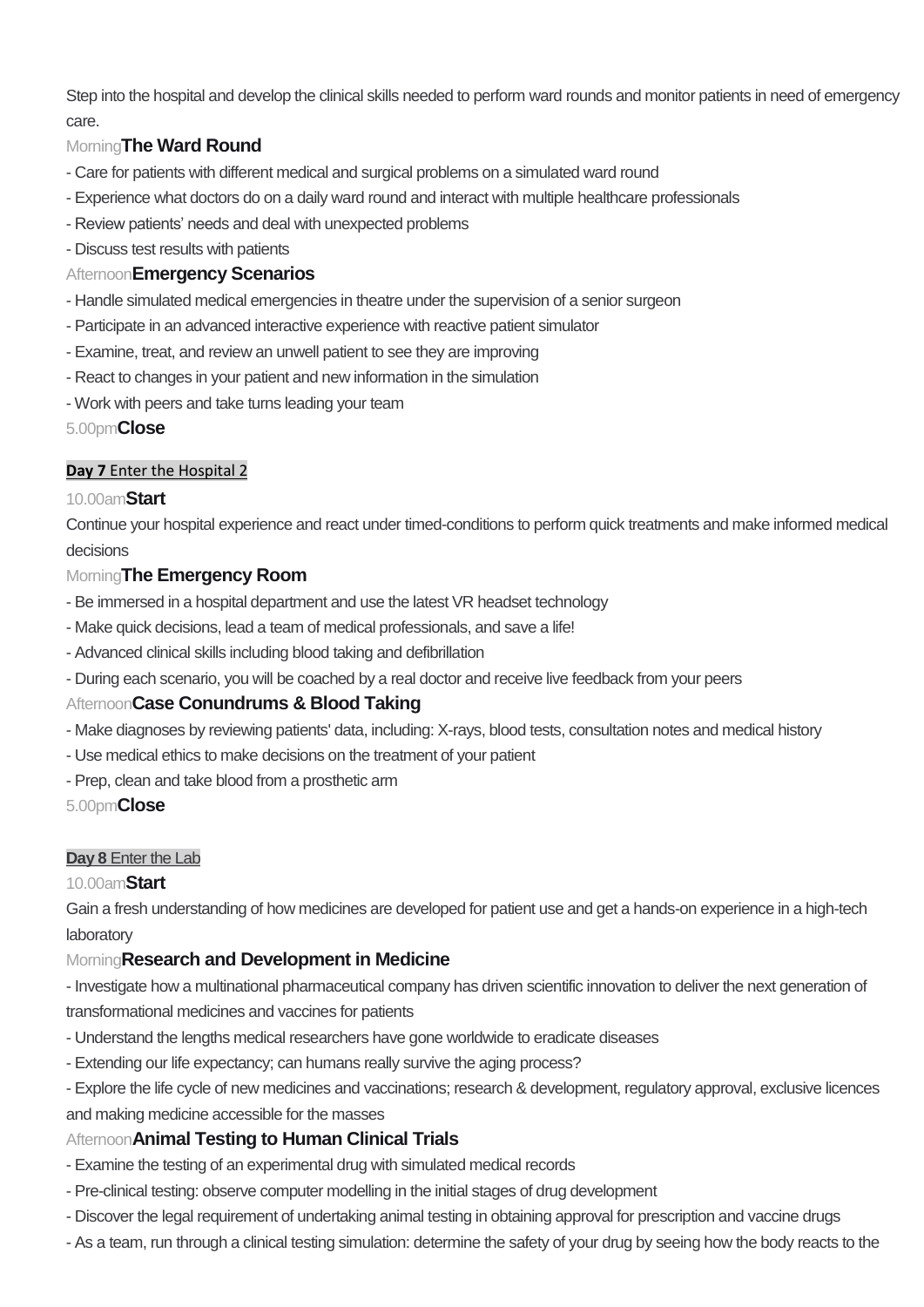drug and evaluate possible side effects

- Receive feedback from an experienced clinical researcher

5.00pm**Close**

## **Day 9** The future of Pacient Treatment

# 10.00am**Start**

The technical revolution: experience how medicine is rapidly developing in collaboration with technological innovations.

## Morning**Digital Health**

- Experience-session with a cutting-edge digital health company
- Understand first-hand the technological revolution happening in global healthcare
- Appreciate why the UK is a global hub for medical research and practice
- Discover the impact of COVID-19 on traditional medical practice and the increasing use of telemedicine

# Afternoon**Medicine and Health Technology**

- Explore the evolution of health technology, latest innovations and what the future holds
- Get introduced to real world applications of biomedical technology
- Team up with software engineers to design your own health-tech app for remote medical care
- Suggest how technology can support patients with post-surgical and after hour care at home
- Use technology to empower patients to track their own medical care
- Present your projects to leading medical professionals and receive live feedback

5.00pm**Close**

#### **Day 10** Becoming a specialist and private networking event

## 10.00am**Start**

-Undecided what you want to specialise in, or still unsure of your calling? Let us open your eyes to the world of possibilities in medicine

# Morning**Specialist Rotations and Placements**

- Explore most rewarding aspects of being a doctor and the challenges you will expect to face
- Meet leading medical professionals working for the NHS a wide selection of private specialist practices
- Speak to individuals who have specialised in surgery, psychiatry, oncology, dermatology, and many more
- Engage with medical students who can give you a first-hand insight into their chosen medical schools

## Afternoon**Private Networking Event**

- Put your newfound knowledge to the test
- Take part in a private networking session with top hospital directors, specialist doctors and medical students at the Royal Society of Medicine\* (venue is subject to change)
- Have your burning questions answered by those in the know
- Receive valuable advice from experts in the field

## 5.00pm**Close**

## **Day 11** Careermax

## 10.30am**Start**

Over the next five days, you will receive personalised coaching on how to succeed in each of the major milestones on the road to landing your dream job: i) securing a place at a top-tier medical school ii) excelling in your studies iii) mastering every aspect of the recruitment process and procuring a top job in Medicine post-university. In addition, you will receive inspirational coaching on key employability skills from high-profile figures including politicians and Olympic athletes Morning**Enter CareerMax**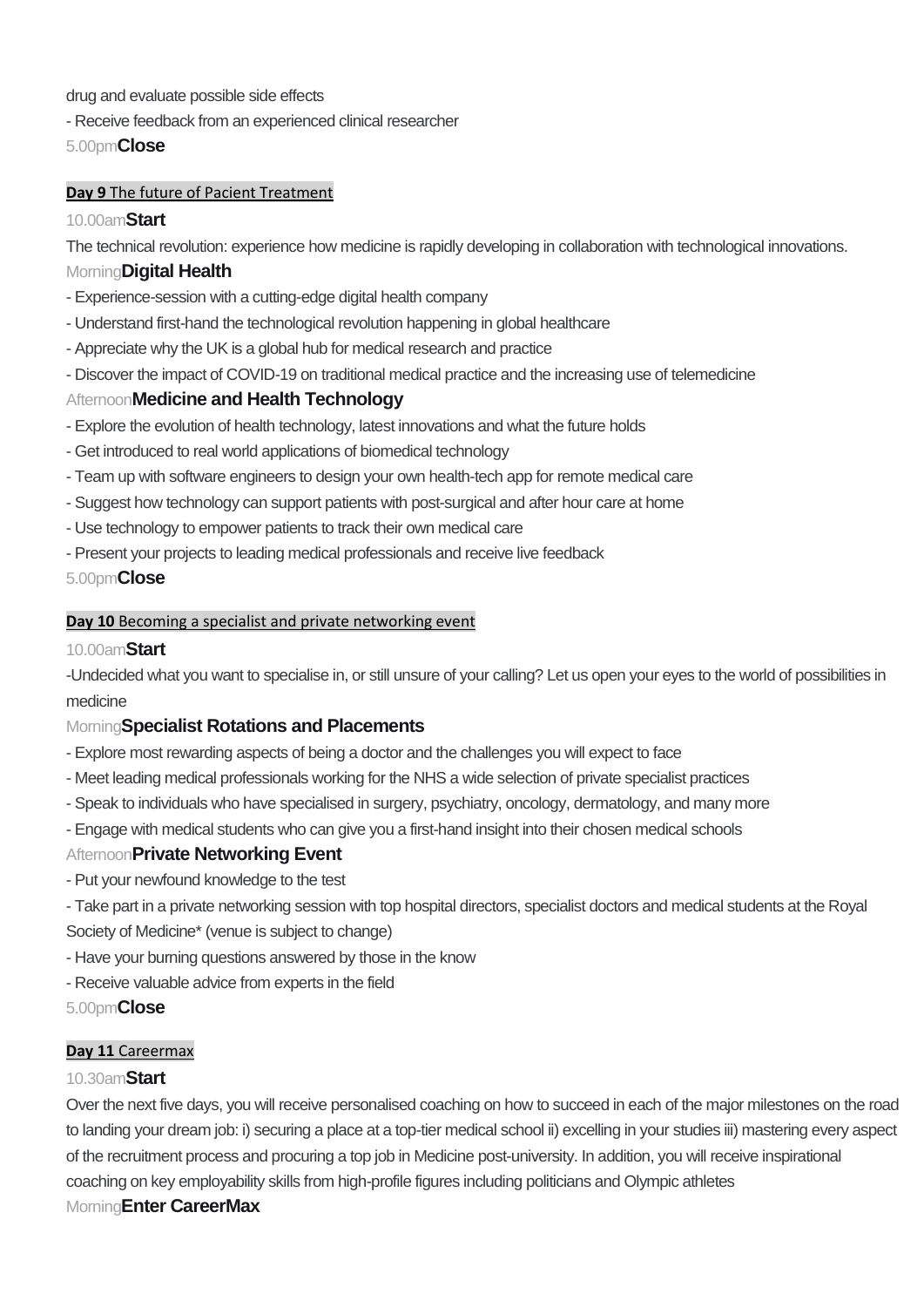Your future starts now: discover the essential skills needed to thrive in healthcare

- Personal development plan: work with a careers expert in small focus groups to plan the next steps in your journey
- 'Big results require big ambitions': hear from a world-class Olympic athlete on the importance of being a self-starting, ambitious individual in today's increasingly competitive climate

- 'The art of communication is the language of leadership': hear from a high-ranking politician on how best to improve your communication skills and captivate a large audience

# Afternoon**The Admissions Process**

You're in your final year of school and it is time to start thinking about what comes next

- Inside UCAS: an interactive session with med-school admissions officers, with guidance on how to ace your applications and bag your first-choice university

- Eye-catching extracurriculars: using extracurricular activities to boost your application
- Personal statement workshop: expert coaching on the art of application and personal statement writing
- Interview training: a masterclass with senior admissions tutors from top UK universities

- You become the admissions officer: step into the shoes of a university admissions tutor; review a collection of medical school applications and interview prospective students for a place at a world-renowned medical school

## 5.00pm**Close**

## **Day 12** Enter Oxford University

#### 10.30am**Start**

Congratulations! You have been accepted into your first-choice university – it's time to start preparing…

## Morning**Welcome to University!**

- University tour: private tour of the Oxford University led by students, who will guide you through the abundant opportunities available to you there

- Academic lecture: meet academics from the Department of Medicine and experience a university-style lecture

- Meet the university team: attend an exclusive networking lunch with students, academics, and doctors from the Department of Medicine

# Afternoon**Step into the Shoes of a Medical Student**

- Gain an insight into the vast opportunities available to medical students at Oxford: explore the chance to study abroad,

complete intercalated years, and secure placements in the best hospital departments across the country

- The academic seminar: discuss the contents of the morning lecture in a seminar group led by an academic reflect on the topics raised with likeminded individuals

- Problem based learning: work effectively as part of a team to complete a research project and plan for a knock-out group presentation

- The group presentation: present your team's finding to your peers and academics
- The feedback: receive feedback on your presentation and reflect on your team's performance

## 5.00pm**Close**

## **Day 13** Graduate Recruitment : applications and further training

## 10.30am**Start**

You're in your final year of an undergraduate degree and you want to take the plunge into medical school…

## Morning**Graduate Entry into Medicine**

- Explore the alternative route that existing graduates can take who want to study postgraduate medicine

- Understand the requirements of the GAMSAT and the Graduate Entry Medicine interview process
- You become the graduate interviewer: interview candidates for a graduate role alongside senior recruitment managers and put them through their paces with a series of challenging, scenario-based questions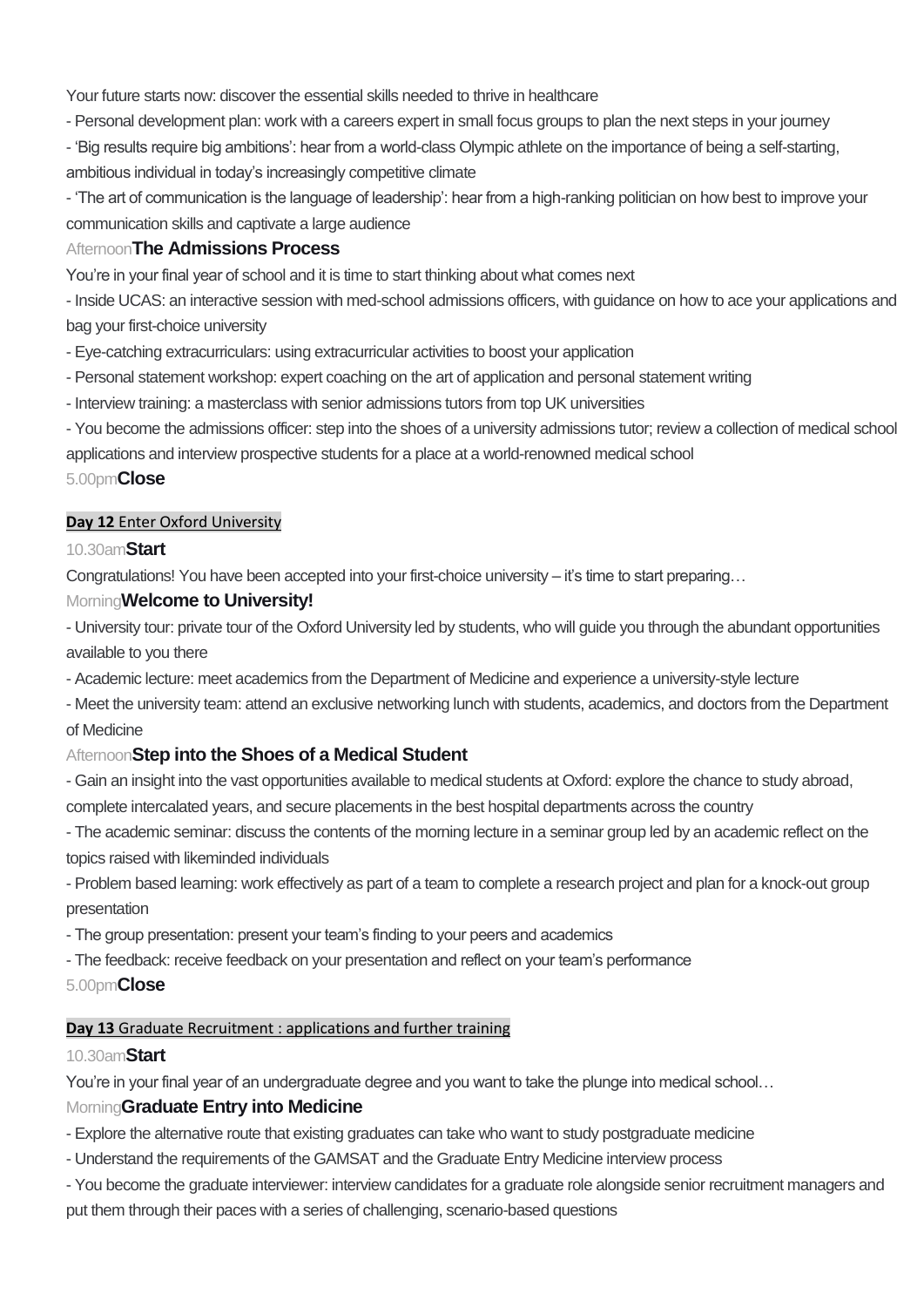- Standout work experience: learn the importance of securing relevant work experience and volunteer work, building an extracurricular portfolio and the impetus it can add to your med-school and future job applications

# Afternoon**Progressing from Med-School into your Foundation Years**

The NHS recruiter was impressed by your knockout application and you have now been invited to interview for the foundation role

- Receive coaching on how to perform highly in the 'Situational Judgement Test' and how to maximise your 'Educational Performance Measure'

- See good examples of completed NHS application forms and receive top-tips on how to fill them in yourself

- You become the hiring manager: step into the shoes of a senior hiring manager working at the NHS as you screen a set of graduate applications and select which candidates you would like to interview

- Interview workshop: receive bespoke public speaking training on how best to articulate yourself during high-pressure, professional situations such as interviews and presentations
- You become the graduate interviewer: interview candidates for a graduate role alongside senior recruitment managers and put them through their paces with a series of challenging scenario-based questions

- Reflection: return to your focus groups and review the goals you set for InvestIN's CareerMax week. What have you achieved so far? What would you like to work on over the final two days? What questions do you need answering?

# 5.00pm**Close**

# **Day 14** Graduate recruitment: on the job

# 10.30am**Start**

Congratulations! You have nailed the interview to complete your first foundation training year with your top-choice hospital trust. You are among the highest-ranked candidates invited to begin next month

# Morning**Enter the Workplace**

- Explore the different medical workplace settings: NHS vs. a private hospital
- Q&A: your questions answered about the general practice vocational training programme and other specialities
- Plan the path to take to get into your preferred area/s of interest and discover ways to continue your professional development throughout your career
- Psychometric tests: experience a series of medical scenarios that will assess your attention to detail, dexterity and emotional resilience

- Performance tests: assess your manual dexterity, clinical judgement, and emotional resilience and receive feedback on your performance

# Afternoon**The Group Exercise: A Multidisciplinary Team**

- Real-life case study: investigate an uptick in unusual animal deaths, dental decay, blackened teeth, tumours, birth defects, and other unusual symptoms in a rural population

- Examine the public health crisis from the perspective of a doctor and propose solutions

- Meet your multidisciplinary team, establish members' individual strengths and areas of expertise, and work together to identify the cause of disease

- Teamwork: master the art of managing discussions as you approach the problem from different angles, collate evidence, and put together a holistic action plan

- Key skills: manage your time effectively, create a new diagnostic criterion, and propose curative and palliative treatment plans
- Present and defend your findings in this unprecedented case

5.00pm**Close**

# **Day 15** Personal development plan – your next steps

10.30am**Start**

Morning**Personal Development Plan**